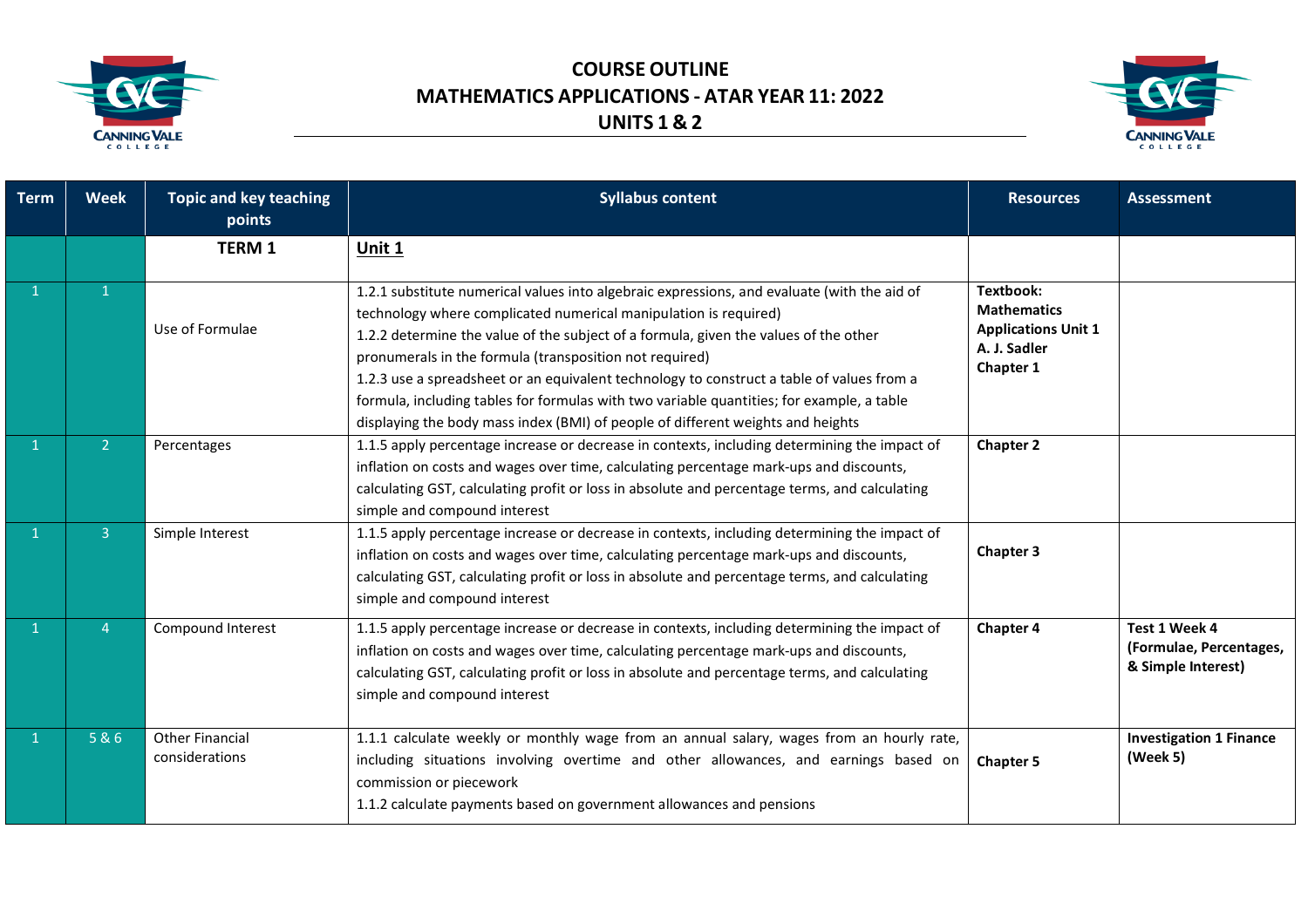

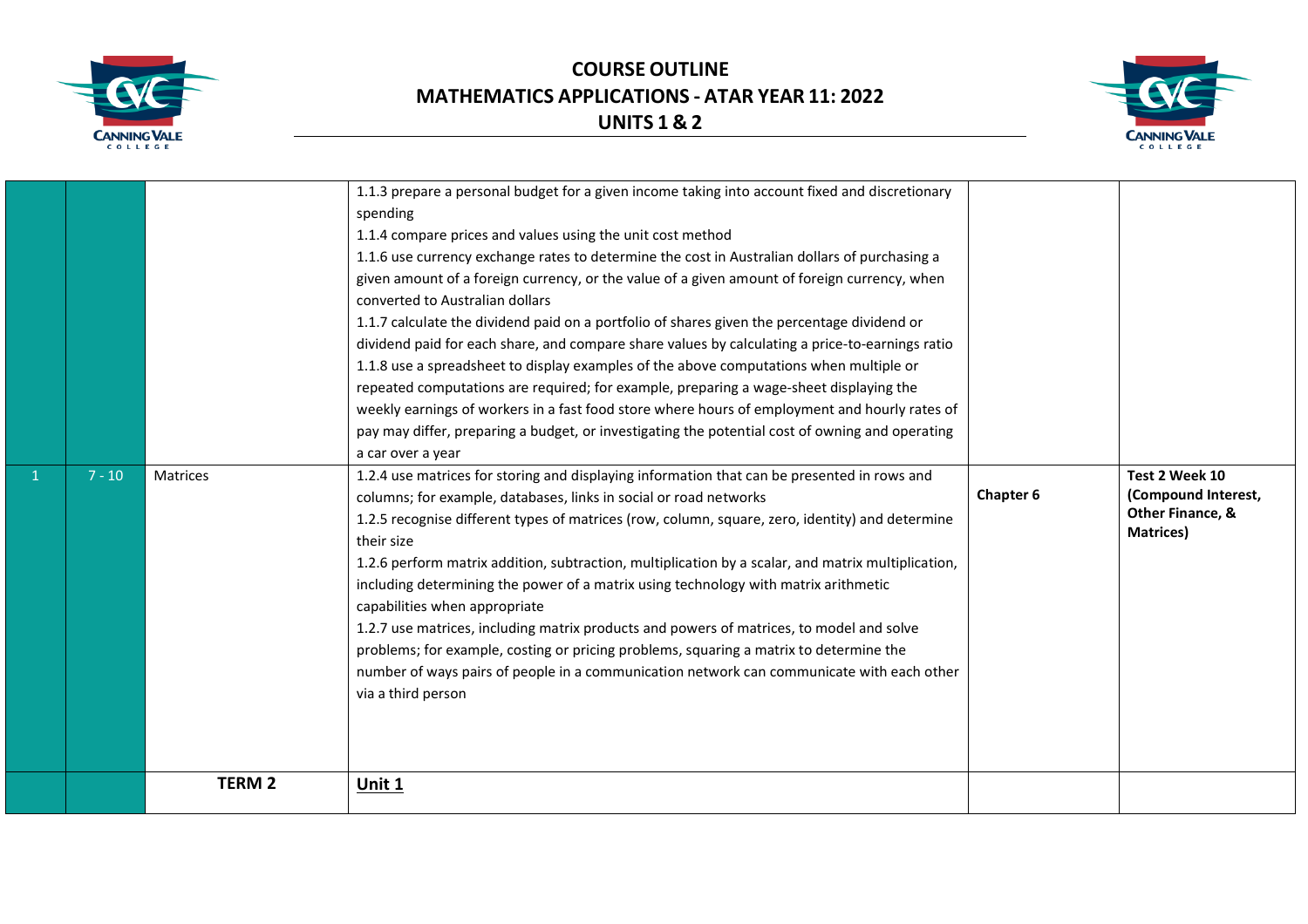



|                |                | The Theorem of Pythagoras | 1.3.1 use Pythagoras' theorem to solve practical problems in two dimensions and for simple         | <b>Chapter 7</b> |                         |
|----------------|----------------|---------------------------|----------------------------------------------------------------------------------------------------|------------------|-------------------------|
|                |                |                           | applications in three dimensions                                                                   |                  |                         |
|                | $\overline{2}$ | Perimeter and Area        | 1.3.2 solve practical problems requiring the calculation of perimeters and areas of circles,       | <b>Chapter 8</b> |                         |
|                |                |                           | sectors of circles, triangles, rectangles, parallelograms and composites                           |                  |                         |
| $\overline{2}$ | 3 & 4          | Surface Area and Volume   | 1.3.3 calculate the volumes of standard three-dimensional objects, such as spheres, rectangular    | Chapter 9        |                         |
|                |                |                           | prisms, cylinders, cones, pyramids and composites in practical situations, for example, the        |                  |                         |
|                |                |                           | volume of water contained in a swimming pool                                                       |                  |                         |
|                |                |                           | 1.3.4 calculate the surface areas of standard three-dimensional objects, such as spheres,          |                  |                         |
|                |                |                           | rectangular prisms, cylinders, cones, pyramids and composites in practical situations; for         |                  |                         |
|                |                |                           | example, the surface area of a cylindrical food container                                          |                  |                         |
|                | 4 & 5          | Similarity                | 1.3.5 review the conditions for similarity of two-dimensional figures, including similar triangles |                  | Test 3 Week 5           |
|                |                |                           | 1.3.6 use the scale factor for two similar figures to solve linear scaling problems                | Chapter 10       | (Pythagoras, Perimeter, |
|                |                |                           | 1.3.7 obtain measurements from scale drawings, such as maps or building plans, to solve            |                  | Area, Surface Area and  |
|                |                |                           | problems                                                                                           |                  | Similarity)             |
|                |                |                           | 1.3.8 obtain a scale factor and use it to solve scaling problems involving the calculation of the  |                  |                         |
|                |                |                           | areas of similar figures and surface areas and volumes of similar solids                           |                  |                         |
| $\overline{2}$ | 6              | <b>Exam Revision</b>      |                                                                                                    |                  |                         |
|                | 7&8            |                           |                                                                                                    |                  |                         |
|                |                | <b>Exams</b>              | <b>Semester One</b>                                                                                |                  |                         |
|                |                |                           |                                                                                                    |                  |                         |
|                |                | <b>TERM 2</b>             | Unit 2                                                                                             |                  |                         |
|                |                |                           |                                                                                                    |                  |                         |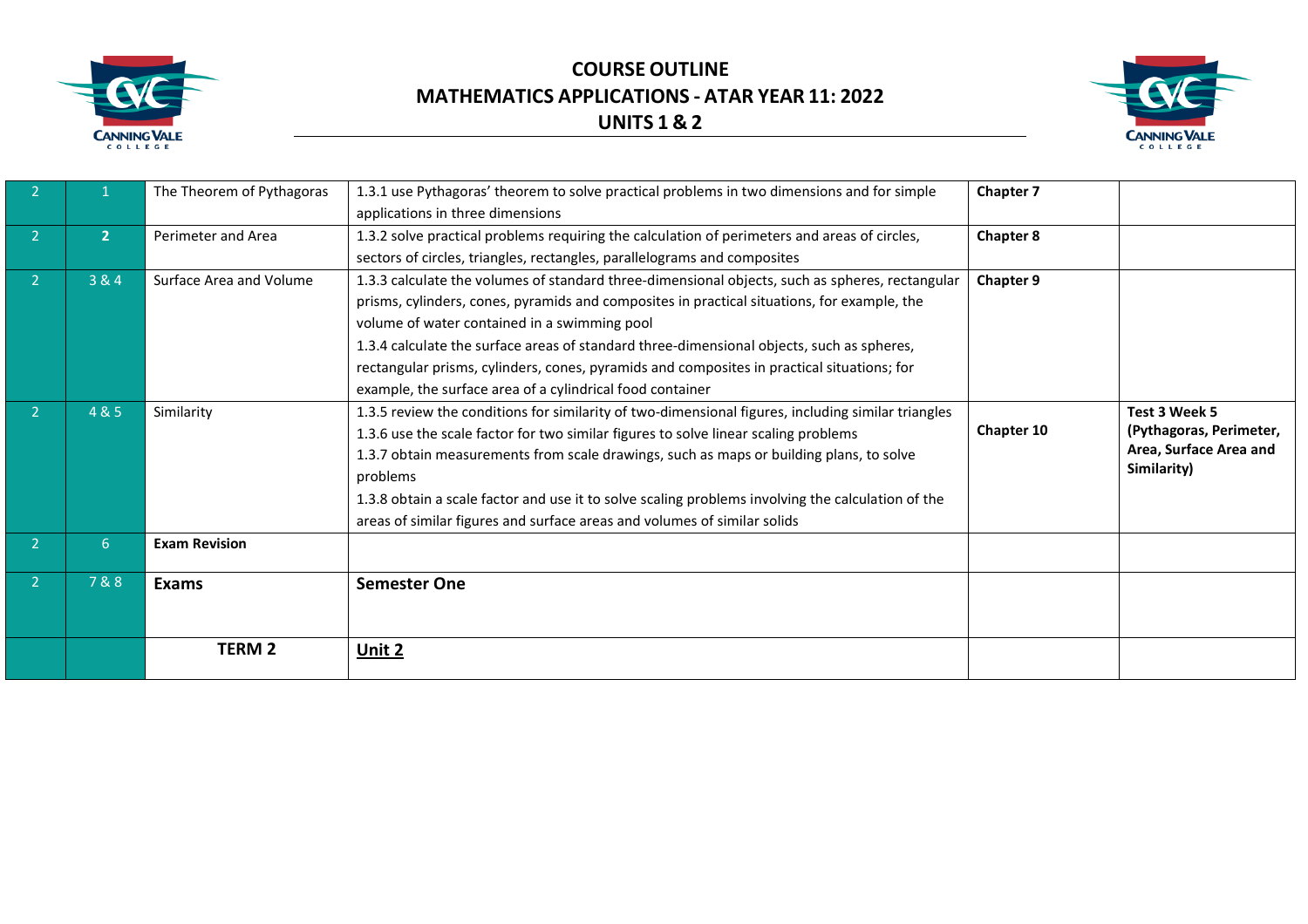



|                | 9               | Univariate Data: Classify,<br>organise and display                 | 2.1.1 review the statistical investigation process; identifying a problem and posing a statistical<br>question, collecting or obtaining data, analysing the data, interpreting and communicating the<br>results<br>2.1.2 classify a categorical variable as ordinal, such as income level (high, medium, low) or<br>nominal, such as place of birth (Australia, overseas) and use tables and bar charts to organise<br>and display data<br>2.1.3 classify a numerical variable as discrete, such as the number of rooms in a house, or<br>continuous, such as the temperature in degrees Celsius                                              | Textbook:<br><b>Mathematics</b><br><b>Applications Unit 2</b><br>A. J. Sadler<br>Chapter 1 |                                                                                                                                                                                             |
|----------------|-----------------|--------------------------------------------------------------------|-----------------------------------------------------------------------------------------------------------------------------------------------------------------------------------------------------------------------------------------------------------------------------------------------------------------------------------------------------------------------------------------------------------------------------------------------------------------------------------------------------------------------------------------------------------------------------------------------------------------------------------------------|--------------------------------------------------------------------------------------------|---------------------------------------------------------------------------------------------------------------------------------------------------------------------------------------------|
| -2             | 10 <sup>°</sup> | Summarising data and<br>describing distributions                   | 2.1.4 with the aid of an appropriate graphical display (chosen from dot plot, stem plot, bar<br>chart or histogram), describe the distribution of a numerical data set in terms of modality (uni<br>or multimodal), shape (symmetric versus positively or negatively skewed), location and spread<br>and outliers, and interpret this information in the context of the data                                                                                                                                                                                                                                                                  | Chapter 2                                                                                  |                                                                                                                                                                                             |
|                |                 | <b>TERM3</b>                                                       | Unit 2                                                                                                                                                                                                                                                                                                                                                                                                                                                                                                                                                                                                                                        |                                                                                            |                                                                                                                                                                                             |
| $\overline{3}$ | $\mathbf{1}$    | Measures of dispersion or<br>spread                                | 2.1.5 determine the mean and standard deviation of a data set using technology and use these<br>statistics as measures of location and spread of a data distribution, being aware of their<br>limitations<br>2.1.6 use the number of deviations from the mean (standard scores) to describe deviations<br>from the mean in normally distributed data sets                                                                                                                                                                                                                                                                                     | Chapter 3                                                                                  |                                                                                                                                                                                             |
| $\overline{3}$ | 2&83            | Boxplots, histograms and<br>more about describing<br>distributions | 2.1.10 construct and use parallel box plots (including the use of the 'Q1 - 1.5 x IQR' and 'Q3 +<br>1.5 x IQR' criteria for identifying possible outliers) to compare groups in terms of location<br>(median), spread (IQR and range) and outliers, and interpret and communicate the differences<br>observed in the context of the data<br>2.1.4 with the aid of an appropriate graphical display (chosen from dot plot, stem plot, bar<br>chart or histogram), describe the distribution of a numerical data set in terms of modality (uni<br>or multimodal), shape (symmetric versus positively or negatively skewed), location and spread | Chapter 4                                                                                  | Test 4 Week 3<br>(Univariate Data,<br><b>Summarising Data,</b><br><b>Measures of Dispersion</b><br>or Spread, Boxplots,<br><b>Histograms and more</b><br>about describing<br>distributions) |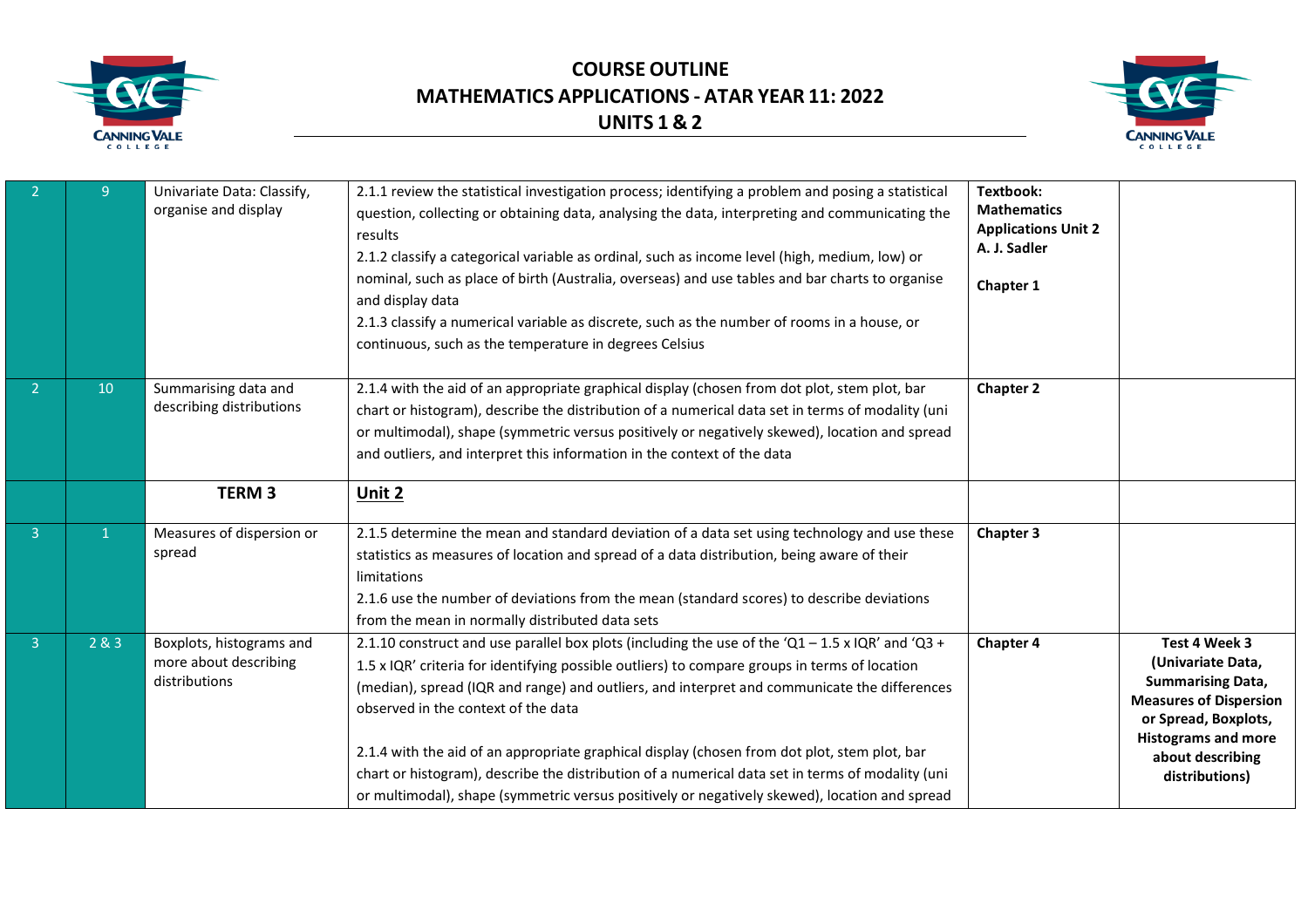



|                |       |                               | and outliers, and interpret this information in the context of the data                            |                  |                                   |
|----------------|-------|-------------------------------|----------------------------------------------------------------------------------------------------|------------------|-----------------------------------|
|                |       |                               | 2.1.11 compare groups on a single numerical variable using medians, means, IQRs, ranges or         |                  |                                   |
|                |       |                               | standard deviations, and as appropriate; interpret the differences observed in the context of      |                  |                                   |
|                |       |                               | the data and report the findings in a systematic and concise manner                                |                  |                                   |
|                | 4 & 5 | Standard scores and the       | 2.1.6 use the number of deviations from the mean (standard scores) to describe deviations          | Chapter 13       |                                   |
|                |       | normal distribution           | from the mean in normally distributed data sets                                                    |                  |                                   |
|                |       |                               | 2.1.7 calculate quantiles for normally distributed data with known mean and standard               |                  |                                   |
|                |       |                               | deviation in practical situations                                                                  |                  |                                   |
|                |       |                               | 2.1.8 use the 68%, 95%, 99.7% rule for data one, two and three standard deviations from the        |                  |                                   |
|                |       |                               | mean in practical situations                                                                       |                  |                                   |
|                |       |                               | 2.1.9 calculate probabilities for normal distributions with known mean and standard deviation      |                  |                                   |
|                |       |                               | <b>Min practical situations</b>                                                                    |                  |                                   |
| 3              | 5     | The Statistical investigation | 2.1.12 implement the statistical investigation process to answer questions that involve            | <b>Chapter 5</b> | <b>Investigation 2 Statistics</b> |
|                |       | process                       | comparing the data for a numerical variable across two or more groups; for example, are Year       |                  | (Week 5)                          |
|                |       |                               | 11 students the fittest in the school?                                                             |                  |                                   |
| $\overline{3}$ | 6     | Solving Equations             | 2.3.1 identify and solve linear equations (with the aid of technology where complicated            | Chapter 6 & 7    |                                   |
|                |       |                               | manipulations are required)                                                                        |                  |                                   |
|                |       |                               | 2.3.2 develop a linear formula from a word description and solve the resulting equation            |                  |                                   |
|                |       |                               |                                                                                                    |                  |                                   |
| 3              | 7&8   | Linear relationships          | 2.3.3 construct straight-line graphs both with and without the aid of technology                   | <b>Chapter 8</b> |                                   |
|                |       |                               | 2.3.4 determine the slope and intercepts of a straight-line graph from both its equation and its   |                  |                                   |
|                |       |                               | plot                                                                                               |                  |                                   |
|                |       |                               | 2.3.5 construct and analyse a straight-line graph to model a given linear relationship; for        |                  |                                   |
|                |       |                               | example, modelling the cost of filling a fuel tank of a car against the number of litres of petrol |                  |                                   |
|                |       |                               | required.                                                                                          |                  |                                   |
|                |       |                               | 2.3.6 interpret, in context, the slope and intercept of a straight-line graph used to model and    |                  |                                   |
|                |       |                               | analyse a practical situation                                                                      |                  |                                   |
| 3              | 8&9   | Piecewise defined             | 2.3.9 sketch piece-wise linear graphs and step graphs, using technology when appropriate           |                  | <b>Test 5 Week 9 (Normal</b>      |
|                |       | relationships                 | 2.3.10 interpret piece-wise linear and step graphs used to model practical situations; for         | <b>Chapter 9</b> | <b>Distribution, Linear</b>       |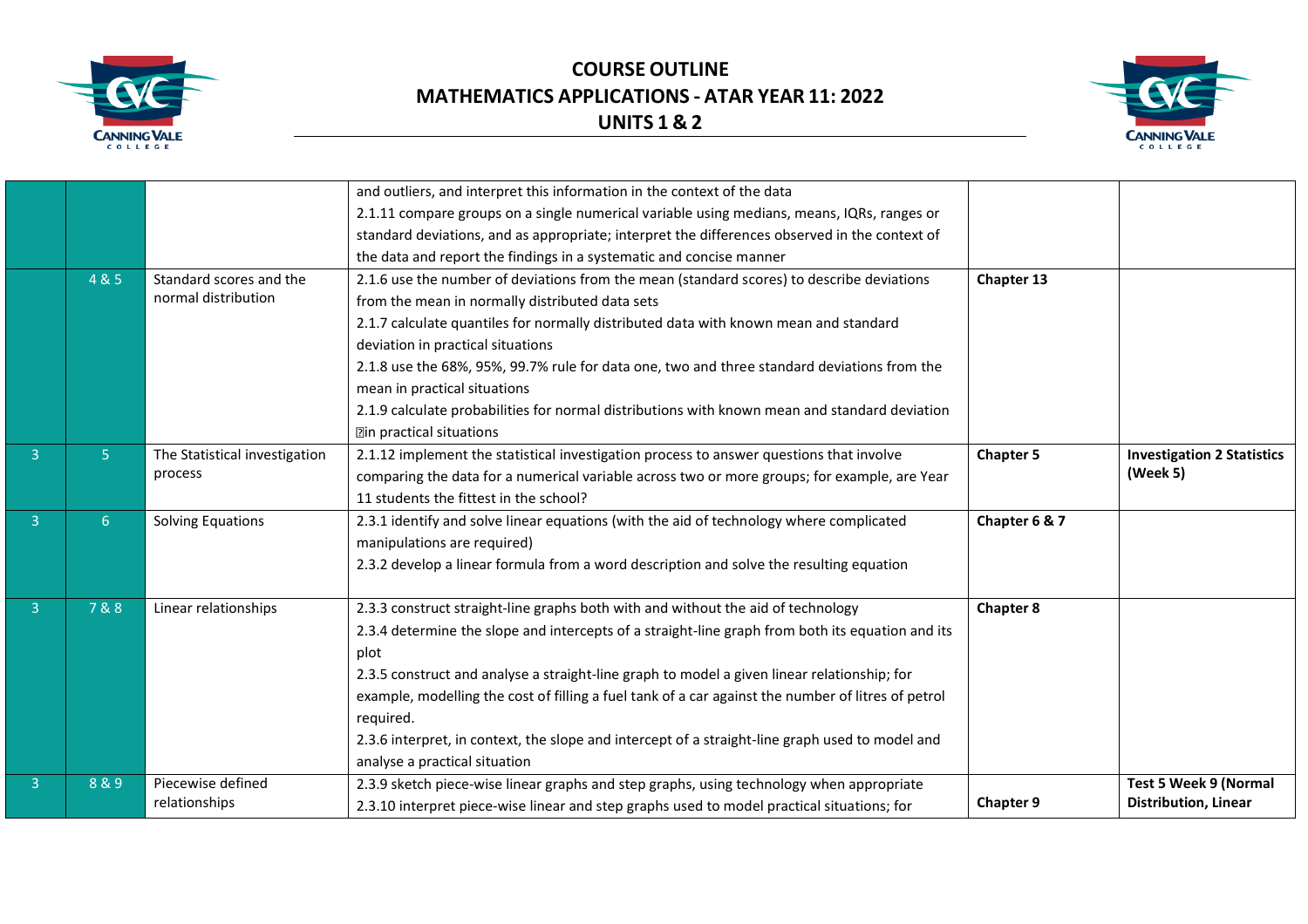



|                |                                                         | example, the tax paid as income increases, the change in the level of water in a tank over time<br>when water is drawn off at different intervals and for different periods of time, the charging<br>scheme for sending parcels of different weights through the post                                                                                    |                                        | Relationships, and<br>Piecewise)                                               |
|----------------|---------------------------------------------------------|----------------------------------------------------------------------------------------------------------------------------------------------------------------------------------------------------------------------------------------------------------------------------------------------------------------------------------------------------------|----------------------------------------|--------------------------------------------------------------------------------|
| 10             | Simultaneous Linear                                     | 2.3.7 solve a pair of simultaneous linear equations graphically or algebraically, using technology<br>when appropriate<br>2.3.8 solve practical problems that involve determining the point of intersection of two<br>straight-line graphs; for example, determining the break-even point where cost and revenue<br>are represented by linear equations  |                                        |                                                                                |
|                | <b>TERM 4</b>                                           | Unit 2                                                                                                                                                                                                                                                                                                                                                   |                                        |                                                                                |
| 1&2            | Simultaneous linear<br>equations                        | 2.3.7 solve a pair of simultaneous linear equations graphically or algebraically, using technology<br>when appropriate<br>2.3.8 solve practical problems that involve determining the point of intersection of two<br>straight-line graphs; for example, determining the break-even point where cost and revenue<br>are represented by linear equations  | Chapter 12                             |                                                                                |
| 283            | Trigonometry for right<br>angled triangles              | 2.2.1 use trigonometric ratios to determine the length of an unknown side, or the size of an<br>unknown angle in a right-angled triangle<br>2.2.4 solve practical problems involving right-angled and non-right-angled triangles, including<br>problems involving angles of elevation and depression and the use of bearings in navigation               | Chapter 10                             |                                                                                |
| 3 & 4          | Trigonometry for triangles<br>that are not right angled | 2.2.2 determine the area of a triangle, given two sides and an included angle by using the rule<br>or given three sides by using Heron's rule, and solve related practical problems<br>2.2.3 solve problems involving non-right-angled triangles using the sine rule (acute triangles<br>only when determining the size of an angle) and the cosine rule | Chapter 11                             | Test 6 Week 4<br>(Simultaneous, Right<br>and Non-Right-Angled<br>Trigonometry) |
| 5 <sup>1</sup> | <b>Exam revision</b>                                    |                                                                                                                                                                                                                                                                                                                                                          |                                        |                                                                                |
| 6&7            | Exams                                                   |                                                                                                                                                                                                                                                                                                                                                          | Semester two<br>exams<br>Units 1 and 2 |                                                                                |